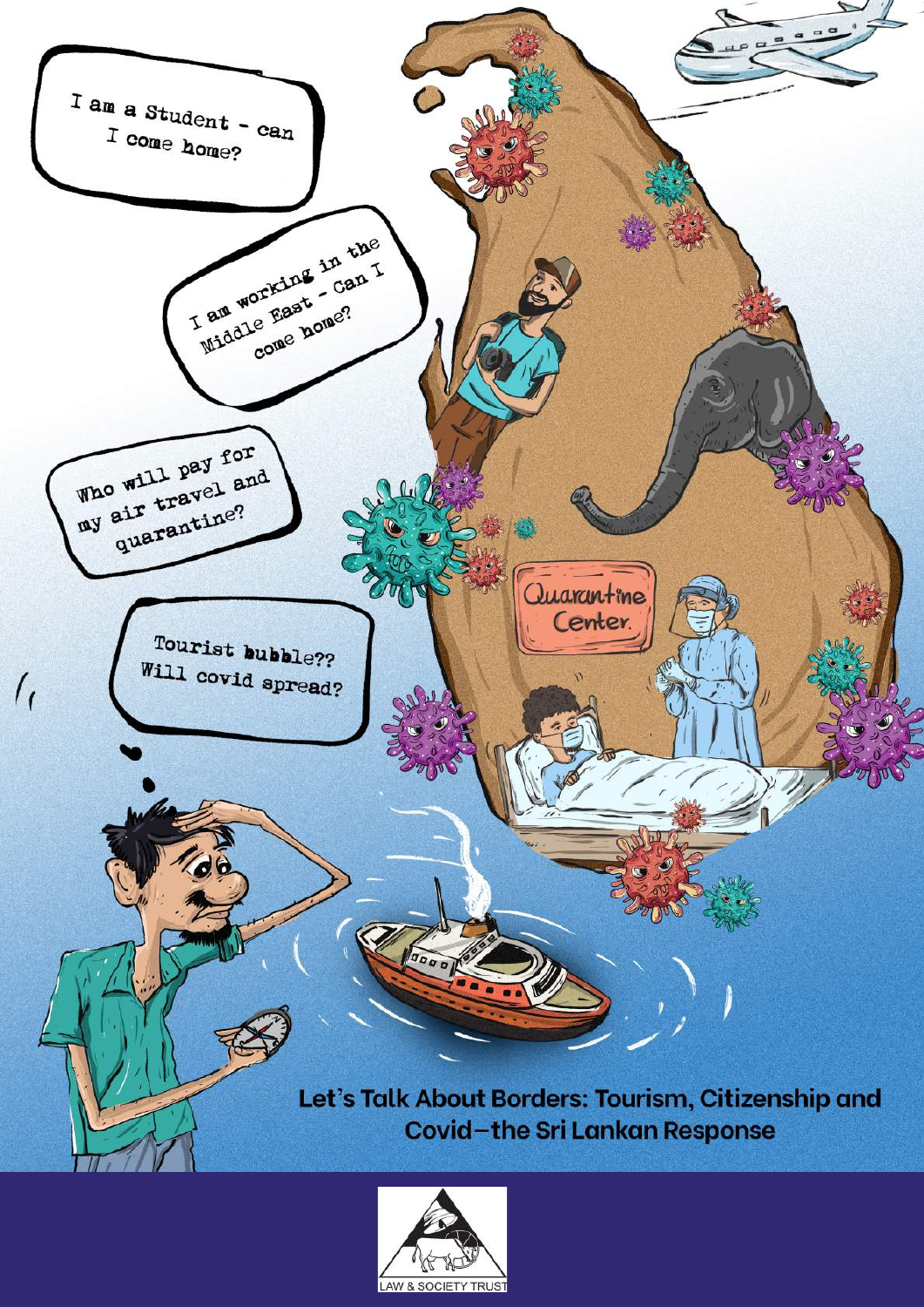## **Democratic dialogue, active listening and inclusive citizen participation: creating spaces for inclusive civic participation in times of pandemic and social crisis**

The objective of the project is to create spaces for inclusive civic participation during the pandemic and the socio-economic crisis that Sri Lanka is facing and to strengthen democratic institutions, the rule of law, and public accountability. As engaged citizens, we aim to ensure that government responses to the crisis are aligned to principles of constitutionalism and that government by exception will be restricted; misinformation and hate mongering prevented and that social solidarity will be strengthened through the positive engagement of change makers and influencers.

To achieve these objectives, the project has established an informal "civic watch" that analyses the government's rapid responses to health and economic challenges; promotes a public discussion on policy issues, documents fundamental rights violations; provides timely, fact-based information to citizens on emerging issues that impact on democratic values, constitutional principles and fundamental rights. The project also aims to conduct advocacy campaigns to strengthen democracy and the rule of law, as well as to conduct a needs assessment that enable citizens to articulate their needs, anxieties, and aspirations in the post-pandemic context.

This report was written by Aksel and Pascal Bell as a contribution towards the project. The Law and Society Trust (LST) appreciates their engagement in this project. The views expressed in the article do not necessarily reflect the views of the Board or the Management of LST.

#### **Cover art by Sangeeth Madurawala**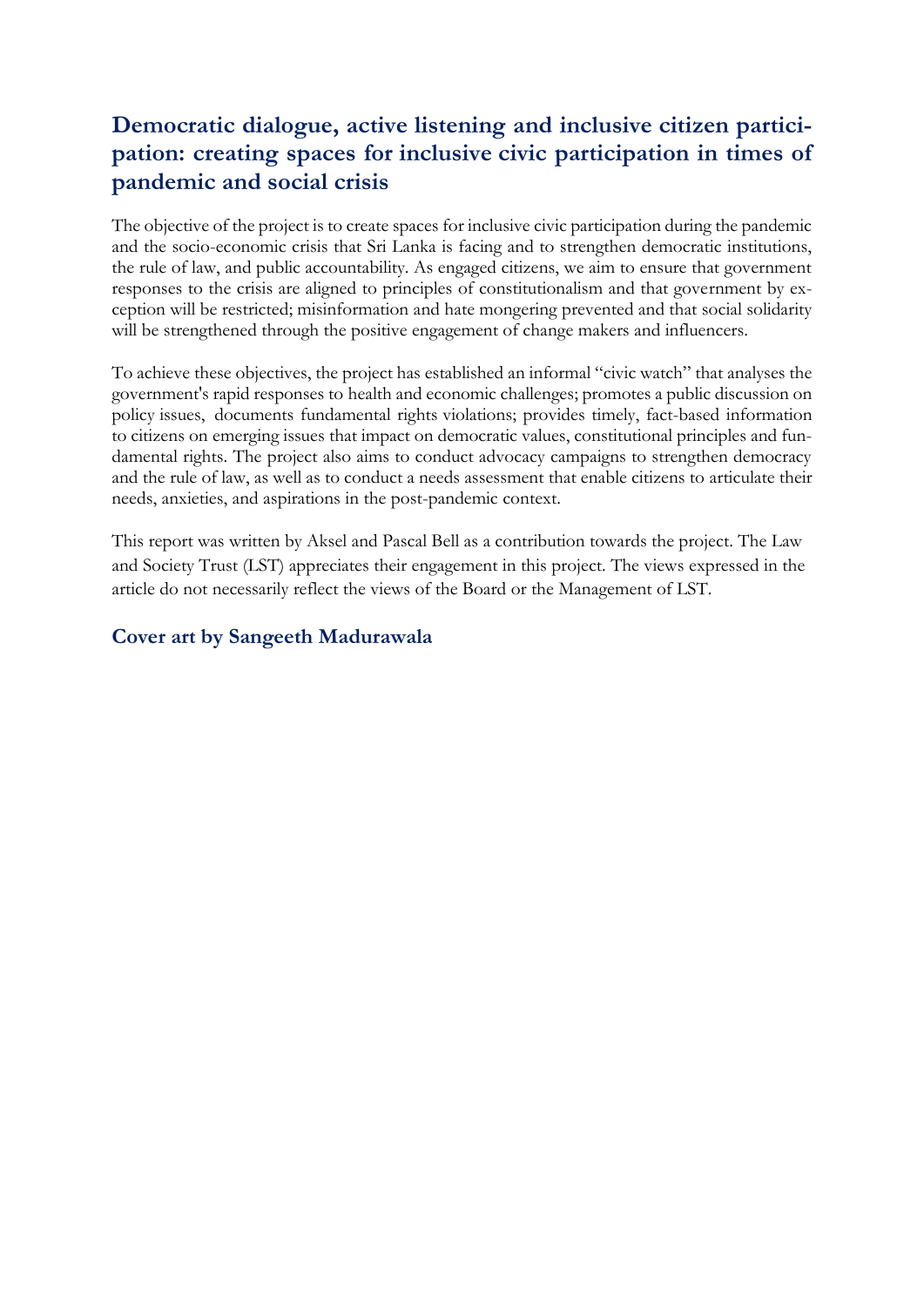# **Let's Talk About Borders: Tourism, Citizenship and Covid—the Sri Lankan Response**

## **Introduction**

COVID-19 is pushing societies to face difficult decisions in an unprecedentedly destructive manner. Prominent among them is the conflict in priority between the health and safety of citizens on one hand and, on the other, protecting the economic system which sustains them. The world over, a key area of tension between health interests and economic interests was the area of international travel. In Sri Lanka, three million people depend on the tourism industry, which also constitutes a key source of foreign revenues to the Sri Lankan economy.

The nature of the pandemic, being people-borne, called for a stemming of international arrivals in the island. Yet, this health-based need to stem arrivals had to be balanced against the needs of various groups now reeling from the shock to the economy. For a majority of Sri Lankans, the first question, naturally, was whether borders would close totally and, if not, how far the government would go in controlling arrivals short of total closure. Initially, the main worry was the impact on the tourism industry, but eventually the domestic capacity for quarantining and Covid treatment also played a role. Without total closure, and with limited quarantining resources, procedures on screening arrivals for Covid were crucial to keeping the virus at bay. At the same time, even as leaders in government were weighing total closure and deploying rhetoric meant to discourage Sri Lankans overseas from returning in numbers, various groups of citizens overseas began arriving anyway, while still others were stranded abroad, calling home for help. As tourist arrivals continued to be restricted, Sri Lankans engaged in tourism-related industries were also mounting pressure on the government to relax border restrictions to some extent. This complex of conflicting interests characterised the field of border policy as Sri Lanka navigated the first year of the Covid pandemic. How the government managed these moving parts in border policy has contributed significantly to the overall outcomes of its (evolving) Covid-19 strategy.

This discussion paper takes a closer look at the government's various approaches to border control in the year 2020. The paper will discuss controls and restrictions on arrivals; the approach to screening and quarantining arrivals; the developments surrounding the issue of repatriation; it will chart Sri Lanka's move towards reopening its borders in the latter part of 2020, and it concludes with reflections on the overall handling of the pandemic.

## **Controlling arrivals**

As early as January 2020, the public were on alert about an epidemic to have emerged in China and showed great interest in steps the government was taking to protect Sri Lankans. China was among the top three tourist sources for Sri Lanka at the time. According to the Sri Lanka Tourism Development Authority (SLTDA), with 167,863 Chinese visitors – 9% of the total – holidaying in Sri Lanka in 2019. In January 2020 alone, Sri Lanka received 22,363 Chinese tourists, which accounted for  $10\%$  of the total traffic.<sup>1</sup>

However, at these earliest stages, total closure of the border was not considered. On January 25, then Minister of Health Pavithra Wanniarachchi informed the public of the measures being implemented. According to her, "All passengers arriving at the [Bandaranaike International Airport] are informed about the Health Desk prior to their descent. Passengers can obtain assistance from the medical team positioned at the desk if symptoms of the infection are noticed. However, the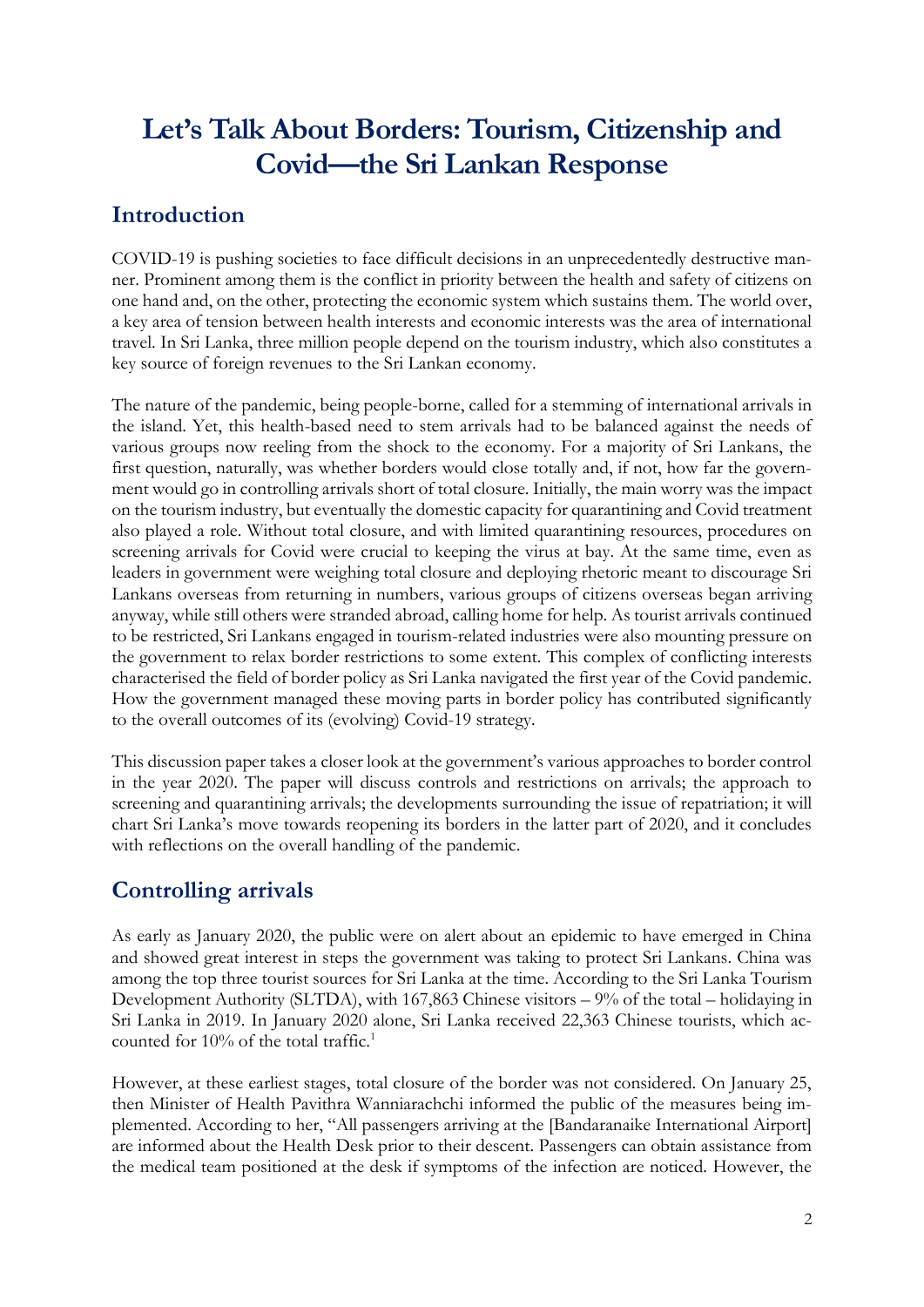passengers' body temperatures will be automatically detected when they walk through the terminal. All the passengers arriving from China will be closely examined."<sup>2</sup>

Soon, the first Covid-19 case was detected in Sri Lanka when a Chinese woman aged 43 was tested positive.<sup>3</sup> In response, the government tightened the border against Chinese arrivals by implementing visa restrictions. According to Minister Wanniarachchi, "The Government yesterday (January 28) imposed restrictions on Chinese nationals visiting Sri Lanka … Chinese nationals who apply for a visa online would no longer be eligible to automatically gain a visa on arrival. Instead, their visa applications, submitted online, will be scrutinised to see which part of China they were travelling from and those coming from high-risk areas will not be allowed entry."<sup>4</sup>

Moreover, the government also adopted a policy of surveillance with respect to such Chinese arrivals. As Wanniarachchi said, "A form printed in the Chinese language is given to all nationals of that country who arrive at the Bandaranaike International Airport (BIA) in which they have to declare information on their places of accommodation in Sri Lanka. Public Health inspectors (PHI) in the respective areas will monitor them during their stay here."<sup>5</sup>

On January 29, Airport and Aviation Services Chairman Retd. Maj. Gen. G.A. Chandrasiri said a special perimeter was being established to screen arrivals. "We do not allow anyone other than passengers to enter this perimeter. We are thoroughly checking those who come … There is no need to panic as all authorities are keeping an eye on them. We will continue this program until the coronavirus is controlled."<sup>6</sup>

By early March, it seems, the government lifted these restrictions. On March 6, Maj. Gen. Chandrasiri said, "the Bandaranaike International Airport (BIA) in Katunayake will be reopened for visitors from today … following a study conducted by the management on how best they could manage the crowd at the BIA premises, the decision was made."<sup>7</sup> However, just over a week later, on March 12, the first local cases of Covid-19 were detected, when a local tour guide and an associate were tested positive, and this shifted the paradigm immediately. On March 13, as the country entered a lockdown phase termed a "work-from-home" period, President Gotabaya Rajapaksa said in a televised meeting that, "[the] Primary step should be to prevent others entering from abroad."<sup>8</sup> However, it was explained at the same event that the restrictions imposed on Chinese arrivals had been lifted, because "the risk assessment process followed by the Government now showed China as a low-risk country."<sup>9</sup> The next day, the President's Media Division announced that, "the President had instructed officials to suspend issuing visa to people from European countries for two weeks..."<sup>10</sup> and the Civil Aviation Authority (CAA) suspended arrival of passengers from "France, Germany, Spain, Sweden, Switzerland, Netherlands and Austria"<sup>11</sup>.

As the surreal, first week of lockdown passed, questions about closure of the border became more earnest. Indeed, by March 17, the Government Medical Officers Association (GMOA) had recommended the closure of the airport to the President.<sup>12</sup> On the other hand, Airports and Aviation Services chair Maj. Gen. Chandrasiri said, "There is no requirement to shut down the operations of the airport at the moment. We have taken meticulous steps to control the spread of COVID-19 within the airport premises and we have been able to manage it very well so far."<sup>13</sup>

However, the next day, President Rajapaksa announced that the airport would close with immediate effect. In a televised meeting, he is visibly adamant that there can be no further discussion on this point.<sup>14</sup> He explains that the transmissions were due to returnees who slipped through the screening process and their contacts, and that the priority should be to trace them and quarantine them. When questioned about Sri Lankans overseas who wished to return, the President insists that the process would be overwhelmed if arrivals increase significantly. As such, travel restrictions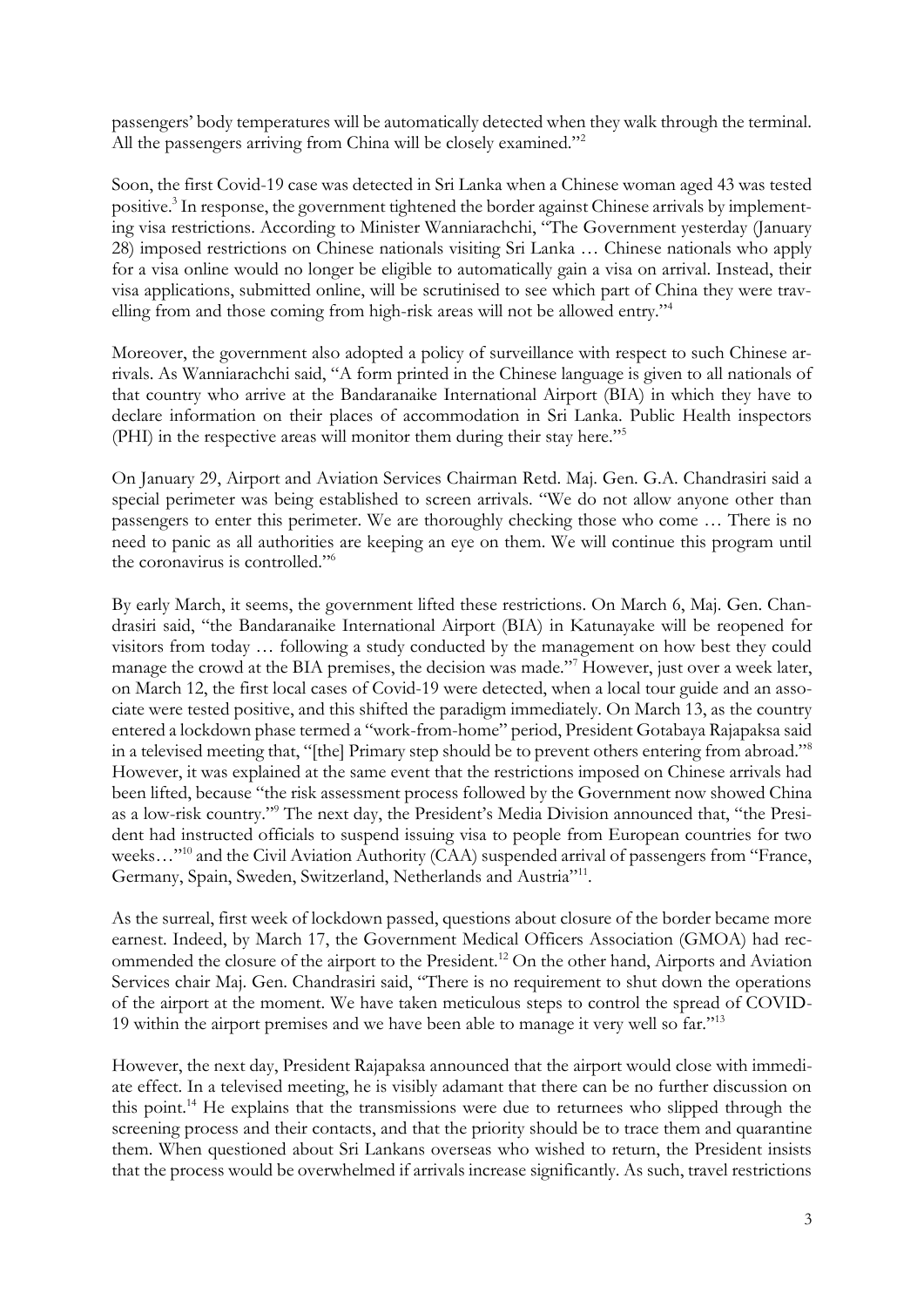were extended to cover 15 (predominantly European) countries.<sup>15</sup> Within a week, the Department of Immigration and Emigration suspended all types of electronic visas granted to all foreign nationals who had not already arrived in Sri Lanka.<sup>16</sup> Two days later, the President's Media Division issued a statement requesting Sri Lankan expatriates "to safely remain where they are now until the risk of COVID-19 virus is minimised."<sup>17</sup> It further said, "that the requests made by Sri Lankan students, businessmen, and employees overseas to return will be considered after containing the disease in the country."<sup>18</sup> The suspension of visas was to be in effect till March 31, midnight, but this was later extended up to April 7.<sup>19</sup> The same week, issuance of new visas to all foreign nationalities was also suspended by the Department of Immigration.<sup>20</sup>

### **Screening and quarantining arrivals**

Especially until the border was closed totally, preventing arriving travellers from spreading the virus within the country was important. However, in hindsight, the policies adopted by the government in screening arrivals for Covid may raise some eyebrows.

Early on, in January, screening appears to have been extremely lax. A health desk was setup at the airport and passengers were informed prior to their descent they could avail themselves of the desk if they noticed any symptoms of infection. At the same time, passengers' body temperatures were automatically detected when they walked through the terminal, and passengers arriving from China were "examined" closely.<sup>21</sup> When Sri Lankan students in China began arriving, they were only "requested to attend regular medical screenings and be vigilant about their body temperature. They [were] also requested to wear face masks for at least 20 days."<sup>22</sup> However, when the government embarked on a much vaunted 'rescue mission' with Sri Lankan Airlines to bring back 33 students studying in Wuhan, Government specifically took measures to quarantine them in the Diyatalawa Army Camp.<sup>23</sup> Thus, as early as January, the government was aware of the relevance of quarantining to preventing viral transmission, but did not resort to it at least in terms of arrivals from China. Further, it seems the government was unaware of the possibility of asymptomatic cases since no measures were in place to screen them. Sri Lanka did not officially start screening arrivals with PCR tests until June 2020.<sup>24</sup>

In terms of quarantining arrivals, too, the government seems to have failed to err on the side of caution. A total of 8,507 Sri Lankans had returned to Sri Lanka between March 1 and 9; instead of sending them into quarantine directly, returnees were expected to register with their local police and health officials and enter into voluntary "self-quarantine".<sup>25</sup>

Initially, the public were afraid of quarantining. While the government was aware of how many had returned from overseas, the number of those who had registered in their localities did not tally with the total amount of arrivals. Various public officials were seen in media stressing the importance of quarantining, and President Rajapaksa even claimed he had ordered the prosecution of a returnee who had not disclosed their symptoms to health authorities.<sup>26</sup> Similarly, local communities were against quarantine centres being established in their neighbourhoods. This was first evinced in the example of the Hendala Leprosy Hospital, which, when announced early March as a quarantine centre, $^{27}$  sparked protests by residents in the vicinity and political interventions were needed to resolve the dispute.

Given that self-quarantining did not take place as uniformly as expected, the government on March 10 announced that quarantine would be mandatory for those returning from South Korea, Italy and Iran, while travellers from other countries were also requested to self-quarantine for 14 days.<sup>28</sup> Thus, returnees from the specified countries were transported by military officials from the airport to three quarantine centres established in military camps, namely, those in Kandakadu, Punanai,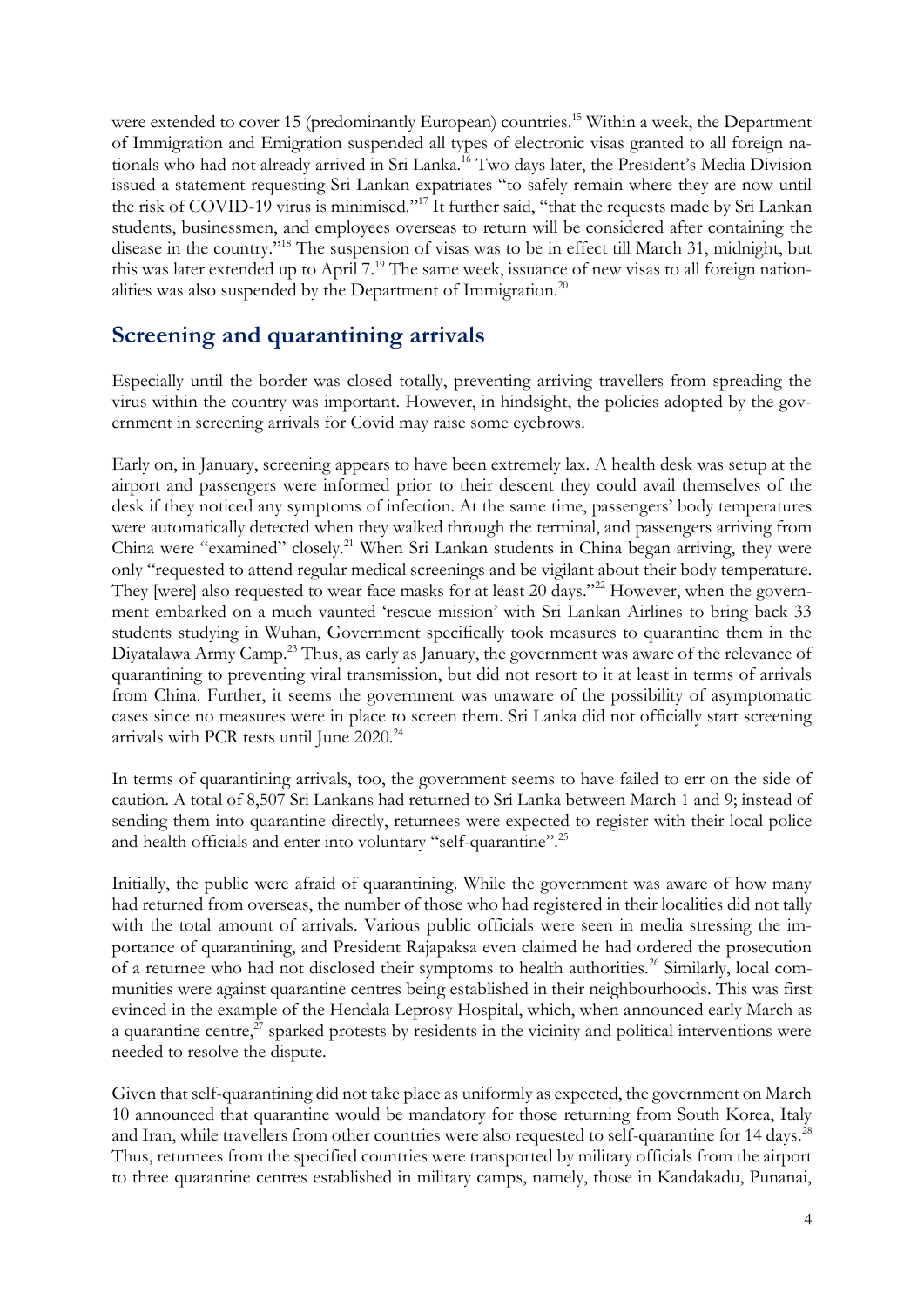and Diyatalawa. Meanwhile, the military was also preparing the creation of more centres.

The very next day, criticism of the quarantine facilities began emerging on social media. Addressing the media, Minister of Health Pavithra Wanniarachchi rejected the criticism and asked that fake news not be circulated on the internet. She said, "Perhaps those returning to the country are unaware of the risks involved in this situation or maybe it is selfishness, but as the Health Minister of this country, I have a responsibility, especially to those residing in the country, to protect them and prevent this disease from spreading."<sup>29</sup>

Despite this heavy emphasis on prevention by the health minister, Sri Lanka only quarantined returnees from South Korea, Italy, and Iran initially. Indeed, curiously, returnees from China were not sent into quarantine at this stage. When questioned on this decision, Dr Anil Jasinghe said that the risk assessment process followed by the Government showed China as a low-risk country.<sup>30</sup> The next day, all returnees from Europe were declared subject to mandatory quarantine.<sup>31</sup>

Although returnees from "high-risk" countries were to undergo mandatory quarantine, some succeeded in avoiding it. Indeed, on March 18, President Rajapaksa called on police, army, PHI and Grama Sevaka officers to trace such returnees and quarantine them.<sup>32</sup> It is interesting to note that individuals avoided quarantine despite being provided, at least in the initial stages, with transport from the airport to quarantine centres by the military. Moreover, while the administration responded with displeasure and force to those avoiding quarantine, it seems to have failed in fostering confidence and trust among returnees that quarantining will be safe and beneficial. Indeed, even as late as April, cases were being detected close to returnees from such countries as India, Indonesia and Dubai who had not quarantined properly.<sup>33</sup> Soon, even more returnees would arrive in the island, and transmission by returnees failing to properly quarantine became a leading cause of the spike in positive cases.<sup>34</sup>

## **Repatriation**

As evident from the discussion so far, a major theme emerging in the context of border policy was the issue of repatriation. As the pandemic spread all over the world, Sri Lankans living overseas began returning in waves. Loss of jobs abroad seems to have been the leading cause for this, though the intensity of the pandemic where they were leaving also motivated returnees. For Sri Lankans at home, repatriation posed a challenge in terms of health system capacity, especially at a time when cases were rising, and more and more people needed to be quarantined.

However, in February, at the earliest stage of repatriation, the government showed much enthusiasm. While students in other regions in China were returning on their own, the government launched a "mercy mission" to bring back Sri Lankan students stuck in Wuhan, at the epicentre of the pandemic.<sup>35</sup> Yet, soon, the government began discouraging returnees. Mid-March, the President insisted on a complete ban on arrivals, citing quarantine capacity as the reason.<sup>36</sup> By the end of March, all arrivals at the airport were suspended and President's Media Division advised Sri Lankan expatriates to stay where they were.<sup>37</sup> However, at the same time, some special cases of repatriation were also evident. For example, the Foreign Ministry facilitated the return of 48 Buddhist pilgrims travelling in India<sup>38</sup>, as well as Sri Lankan students in a number of countries, such as India<sup>39</sup> and Nepal.<sup>40</sup> Students in other countries also made requests to be returned, such as 850 students in Belarus, as well as students in Bangladesh,<sup>41</sup> who wrote to the President to facilitate their return. Indeed, despite discouraging them from returning, the government also launched an online platform, called 'Contact Sri Lanka', where Sri Lankans overseas could seek government assistance for repatriation. By end-May, 42,522 members had signed up on the portal to return home.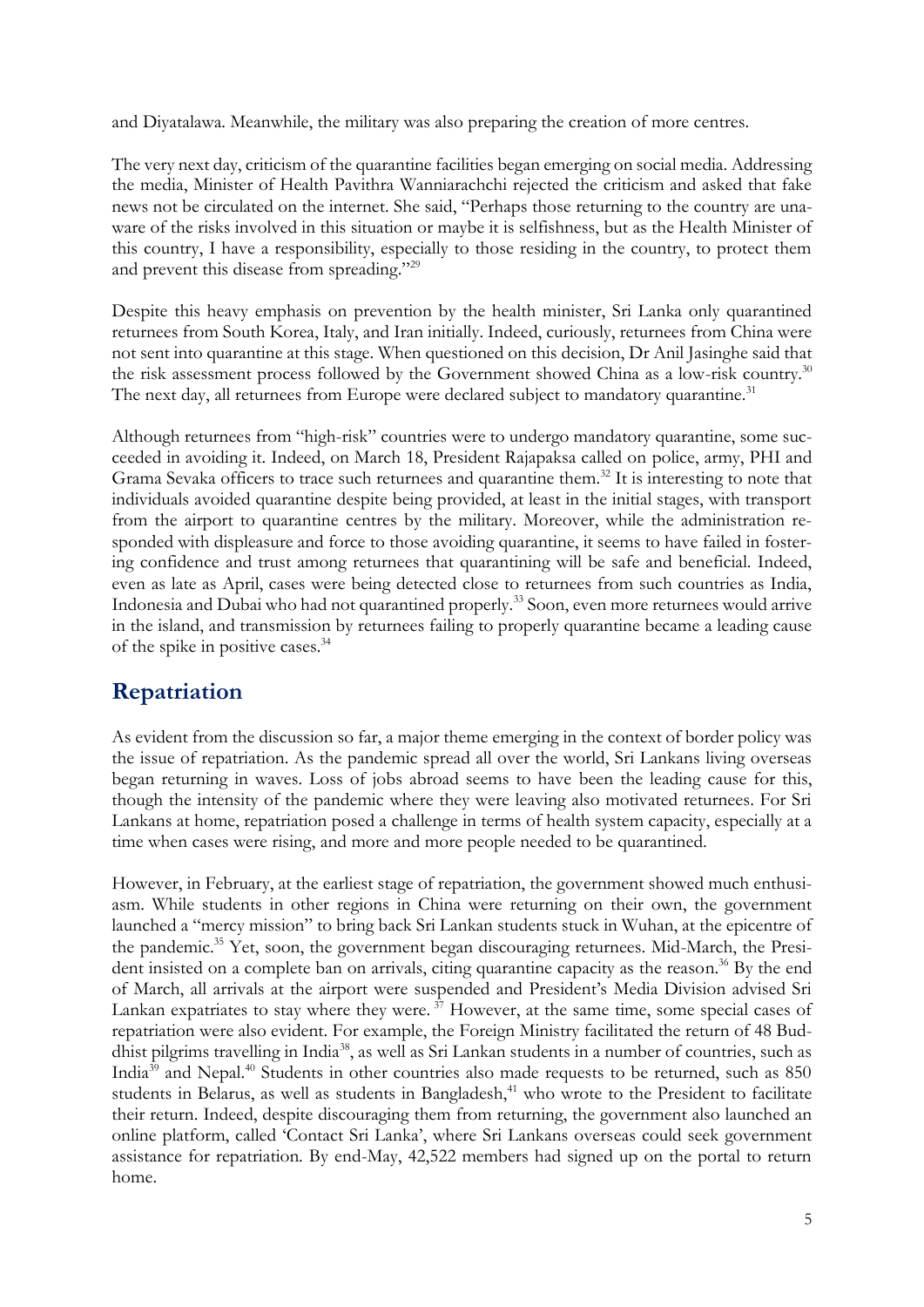Interestingly, in the request from the Sri Lankans in Bangladesh, specific mention is made of how they would "pay for their air travel, and quarantine themselves upon arrival"<sup>42</sup>. The public had initially been assured that quarantine centres will be free of charge. Mid-March, Lt. Gen. Shavendra Silva had denied allegations that "a fee will be charged from those who have been quarantined."<sup>43</sup> The Ministry of Health had also issued a statement emphasising that there will be no fee charged from those who are kept in the facilities.<sup>44</sup> However, around the same time, hotels were being 'offered' by their owning companies as quarantine centres<sup>45</sup>, and it seems the government facilitated repatriation missions if the returnees in question could access hotel quarantining. Repatriation was facilitated with assistance of Sri Lankan Airlines, who defended the high cost of a repatriation plane ticket in April, saying "the cost of running a special flight is extremely high as the aircraft is running empty in one direction and is coming back half full, also paying high fees to open airports in foreign countries which are closed for passenger traffic."<sup>46</sup>

The pandemic exerted a significant impact on jobs in the Middle East, where the majority of Sri Lankan migrant workers are employed.<sup>47</sup> As a result, many Sri Lankans were unemployed without any funds, and needed assistance from the government to return home. Thousands had registered with the online portal created by the government for Sri Lankans overseas. Mid-April, Ministry of Foreign Relations joined forces with the Foreign Employment Bureau to facilitate repatriation.<sup>48</sup> Plans also included welfare assistance to those stranded abroad to cater to their immediate needs. Despite these plans, reports of assistance not reaching the intended targets abounded in media, as protestors outside Sri Lankan diplomatic missions posted live videos of themselves alleging abandonment and neglect. However, the government insisted this was not the case. In late June, Minister of Tourism Prasanna Ranatunga said, "We cannot give an exact date for the reopening of the airport, as the top priority of the Government is to contain the spread of Covid-19 and to repatriate Sri Lankans still stranded in various parts of the world."<sup>49</sup> Yet, even as late as July, according to Foreign Relations Secretary Ravinatha Aryasinha, "52,401 [Overseas Sri Lankans] from 117 countries [remained] to be repatriated as of 16 June 2020. Students awaiting to return [were] 2,590 (4.9 %), short-term visa holders 5,825 (11.12%) while of the rest, 39,001 [werel migrant workers (74.43%), of which 26,321 (50.23%) [were] living in the Middle East."<sup>50</sup> According to him, as of June 25, only 10,355 Overseas Sri Lankans had been evacuated on repatriation flights since the process began on 1 February 2020 with 33 students being evacuated from Wuhan.<sup>51</sup> He further stated that the choice of who will be repatriated was being made at the highest levels of governance: "In enabling repatriation of [Overseas Sri Lankans], the Foreign Ministry closely coordinates with the Presidential Secretariat and the COVID-19 Presidential Task Force which decides as to which flights are to be operated and the respective modalities. SriLankan Airlines collaborates on the travel logistics, the security forces are responsible for quarantine and the health authorities prepare for medical checks and contingencies."

However, midway through July, despite the government's stated priorities, repatriation of Sri Lankans overseas was halted temporarily. Ministry of Foreign Relations Director General for East Asia Kandeepan Balasubramaniam said to the media, "We have temporarily suspended repatriation process until the local COVID-19 infected numbers reduce to a manageable level … We do not want to strain the capacities of the quarantine centres. The repatriation process will resume once the local COIVID-19 infected numbers are contained." This may have been justified by the fact that a large number of the Covid-positive cases being detected at the time were linked to returnees. Nevertheless, it would have been preferable to expand quarantine capacity and strengthen the system of quarantining returnees than to abandon fellow Sri Lankans to the pandemic abroad. In any case, though a suspension of repatriation was announced, repatriation flights continued to be reported in the media. For example, in early August, a flight repatriated 87 Sri Lankans, consisting in Buddhist monks, students and Sri Lankans.<sup>52</sup> Later in August, a repatriation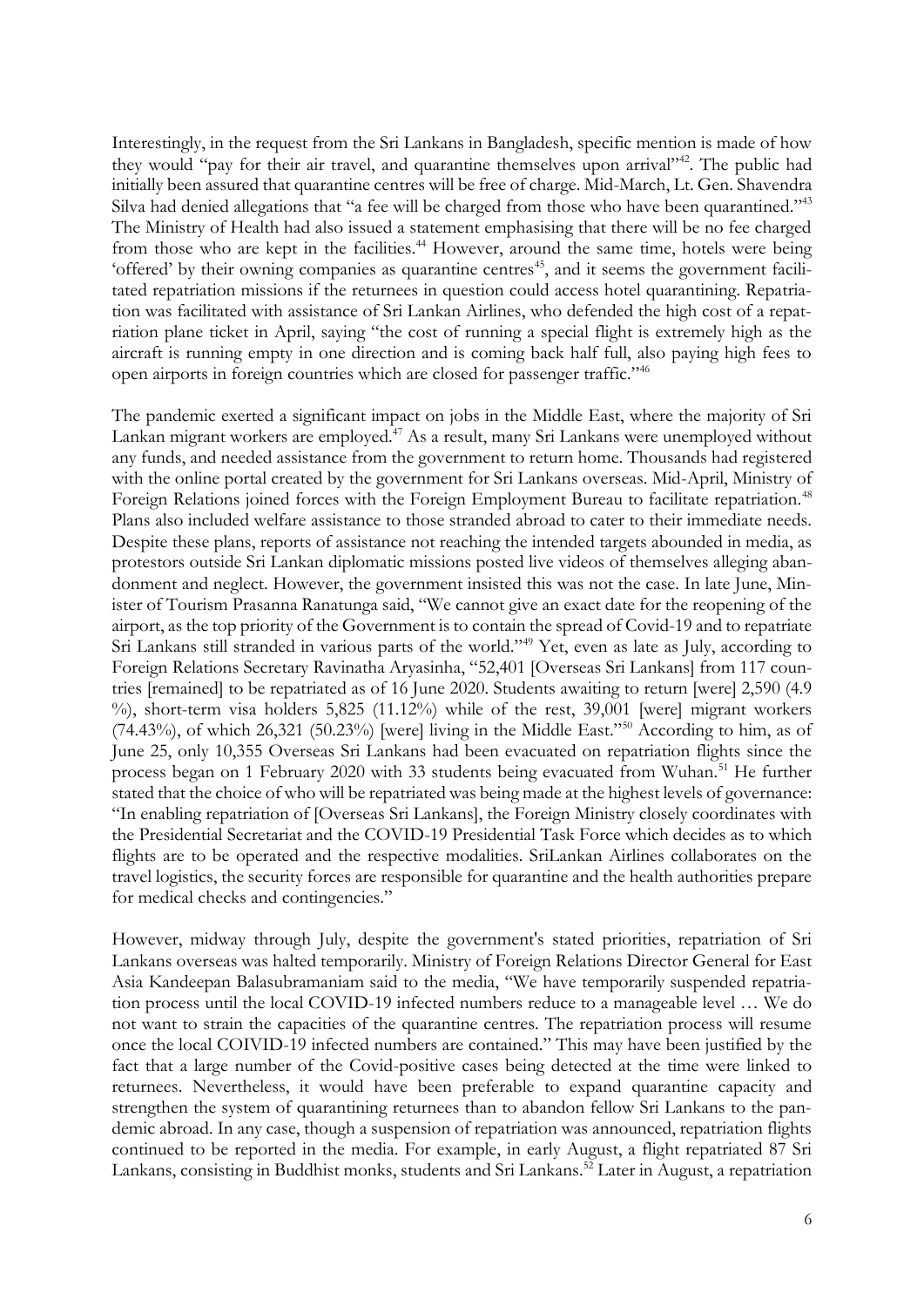flight from Perth, Australia was reported,<sup>53</sup> and September saw the repatriation of newly unemployed Sri Lankans from Seychelles.<sup>54</sup> Indeed, by October when repatriation was slowed again due to the emergence of new clusters, Army Chief Shavendra Silva told media that about 300 to 400 Sri Lankan expatriates had been arriving daily up to then.<sup>55</sup> However, by October, many Sri Lankans were awaiting their return to Sri Lanka, while fatality among Sri Lankan migrant workers was rising as high as six times more than Sri Lankans at home.<sup>56</sup>

### **Restarting tourism**

As lockdown eased in June, and with general elections in the offing, Sri Lanka was lurching towards a false sense of normalcy. Over the previous months of lockdown, life had completely changed for many, with jobs and businesses lost, and the ensuing struggles having been intensified by the lockdown itself, since food and essential service distribution systems had mostly excluded the economically stricken. The restriction of international arrivals impacted people and companies engaged in the tourism industry, especially small- and medium-sized enterprises as well as self-employed tour guides, drivers, kiosk owners etc. Naturally, the government was under pressure to reopen borders and restart the tourism industry.

These pressures contended with the need to eliminate the virus within Sri Lankan borders—so as to protect all Sri Lankans. Initially, the government was steadfast in remaining closed. Though in June there had been promises of reopening borders for tourism by August 1, Tourism Minister Prasanna Ranatunga serially announced postponements of this date,<sup>57</sup> and borders remained closed for the rest of the year.

However, talk of reopening remained alive. The Sri Lanka Tourism Development Authority unveiled an app that would allow foreign tourists to travel while "tracking … their movements" within the country.<sup>58</sup> The Authority also introduced and then fast tracked a 'Safe and Secure' compliance certification system to all entities registered with the Authority while waiting to resume operations post-COVID-19.<sup>59</sup> However, as of early September, only 160 applications had been received and interest in securing certification seems to have dwindled.<sup>60</sup> Although a welfare package was also introduced for those economically impacted in the sector, a large number of people in need of welfare were formally ineligible. According to Sri Lanka Tourism chair Kimarli Fernando, this is because about 25,000 entities operating the tourism sector were informal and unregistered. <sup>61</sup> The same reason accounts for the low number of applications for safety certification. A two-year Sri Lanka Tourism Strategic Action plan was also introduced in August,<sup>62</sup> on the heels of a 90-page guideline on accommodating post-Covid tourists, applicable to all types of accommodation, from "5-star hotels to homestays".<sup>63</sup> However, all these measures were in anticipation of reopening borders on an unknown, future date; the decision of reopening borders, according to Fernando, was one for the health officials to make.<sup>64</sup>

In September, too, the reopening of airports remained postponed indefinitely, but with high anticipation. According to Minister Ranatunga, "the recommendations regarding the opening of the airports [had] been submitted to the Cabinet", and the Ministry would reopen as soon as health officials gave the green light.<sup>65</sup> State Minister of Tourism D.V. Chanaka had said earlier that tourism was ready to restart within 12 hours of approval from health officials. Meanwhile, for the first time, in October, the government was mooting the possibility of implementing tourism bubbles with select countries.<sup>66</sup> However, the idea was not approved, with a view to prioritising the elimination of Covid. As Minister Ranatunga said, "We have discussed this opportunity of bringing down group travellers from Europe, Far East Asia and Russia at the COVID-19 National Task Force meetings as well, but approval was not granted by them to allow any foreigners in the country due to the COVID-19 pandemic."<sup>67</sup> In any case, all indications were that, even if borders were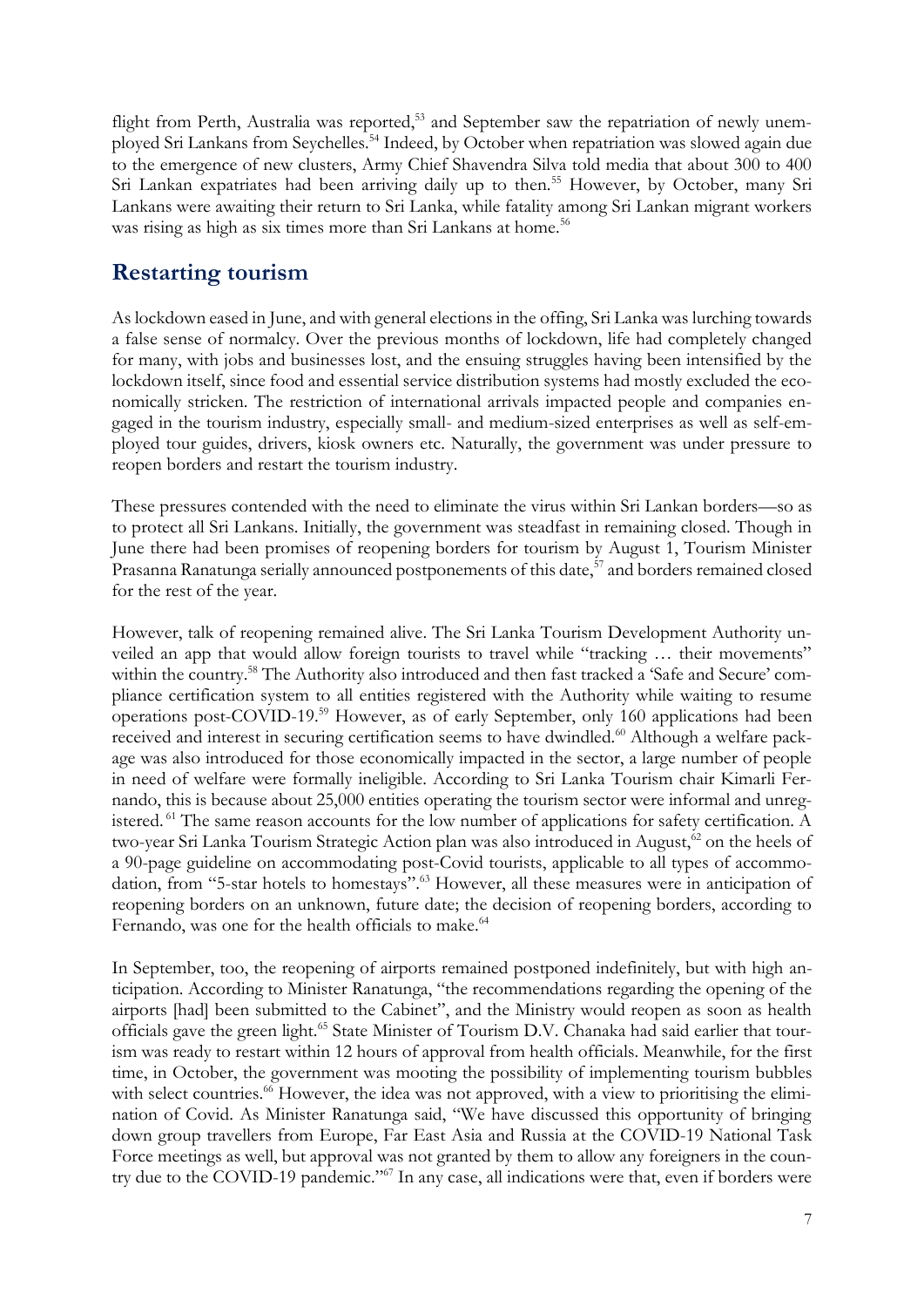reopened, the priority would be to facilitate repatriation over restarting tourism.<sup>68</sup>

However, in mid-October, things took a turn for the worse. [Brandix](https://www.reuters.com/article/us-health-coronavirus-sri-lanka-workers/garment-workers-on-front-line-of-sri-lanka-coronavirus-outbreak-idUSKBN27K08Z), one of Sri Lanka's largest apparel companies, came under the spotlight after a cluster of infections occurred among its workers, allegedly due to a failure to implement adequate protections against Covid-19 in one of its factories. With more than 1,500 workers testing positive for COVID, country went into high alert and partial lockdown once again.<sup>69</sup> The precipitation of cases further put off the possibility of fully reopening Sri Lanka's borders.

In early November, the Ministry of Tourism installed a Tourism Advisory Committee composed of leading hoteliers and chaired by Jetwing Symphony chair Hiran Cooray. The committee was tasked with drawing up "a framework and … proposal to open the country for travel again initially through a travel bubble or travel corridor as well as in the short term finding alternate means of livelihood for those dependent on the tourism sector."<sup>70</sup> At the meeting, Cooray "highlighted the financial difficulties the stakeholders were experiencing at present with interest accumulating as most were unable to pay with no income support, noting that there was a need for some form of Government assistance."<sup>71</sup>

In December, "all-inclusive guidelines" on restarting international tourism was finalised by the Sri Lanka Tourism Development Authority with the inputs of the Ministry of Health Covid-19 Clinical Management Expert Committee and submitted for approval. Authority chair Kimarli Fernando had recommended opening airports for international guests from January 1, 2021, onwards. The guidelines many restrictions on tourists' movements after arrival, and accommodation was only to be in hotels with safety certifications.<sup>72</sup> Meanwhile, Minister of Tourism Prasanna Ranatunga told a Parliamentary Consultative Committee that Sri Lanka should consider reopening for tourists who have been vaccinated.<sup>73</sup> However, even at this stage, reopening was still being considered, and no firm decision had been announced. Yet, by Christmas, it was suddenly announced that the first charter plane carrying Ukrainian tourists was due to arrive on December 28 under special safety guidelines, pre-departure PCR testing.<sup>74</sup> The initial plan envisaged 12 flights between December 28 and January 24, each bringing 215 Ukrainian tourists. Reportedly, the project being piloted was championed by former Sri Lankan Ambassador to Russia Udayanga Weeratunga and fully backed by President Gotabaya Rajapaksa, Prime Minister Mahinda Rajapaksa, Presidential Task Force for Economic Revival and Poverty Eradication Chairman Basil Rajapaksa and Tourism Minister Prasanna Ranatunga.<sup>75</sup> Despite assurances of multiple precautions, within days of their arrival, some Ukrainians tested positive for Covid-19.<sup>76</sup> Soon, Sri Lanka Tourism chair Kimarli Fernando wrote to the President informing him that the Ukrainian cohort was travelling beyond her agency's supervision.<sup>77</sup> Thus, despite the careful planning and biding time for months, when borders finally reopened to tourism, it was amidst fear and chaos. To many, the new year felt, as it arrived, pregnant with ominous possibility.

#### **Conclusion**

From a bird's eye point of view, Sri Lanka's handling of border policy through the Covid-19 pandemic, especially in its early stages, seems to have been effective. However, looking closer at how the government's policies changed over the course of the first year of the pandemic shows many missed opportunities and broken promises. Though airports were announced to be closed, arrivals continued nearly throughout the year. Though quarantine was announced to be mandatory, this was observed in the breach by many, or relaxed from time to time by the government itself, with the result of imported Covid cases becoming a leading cause for increased transmissions overall. Though repatriation was promised, inequalities characterised the process to the extent that a large number of Sri Lankans abroad, on whose remittances Sri Lanka had long relied on for revenues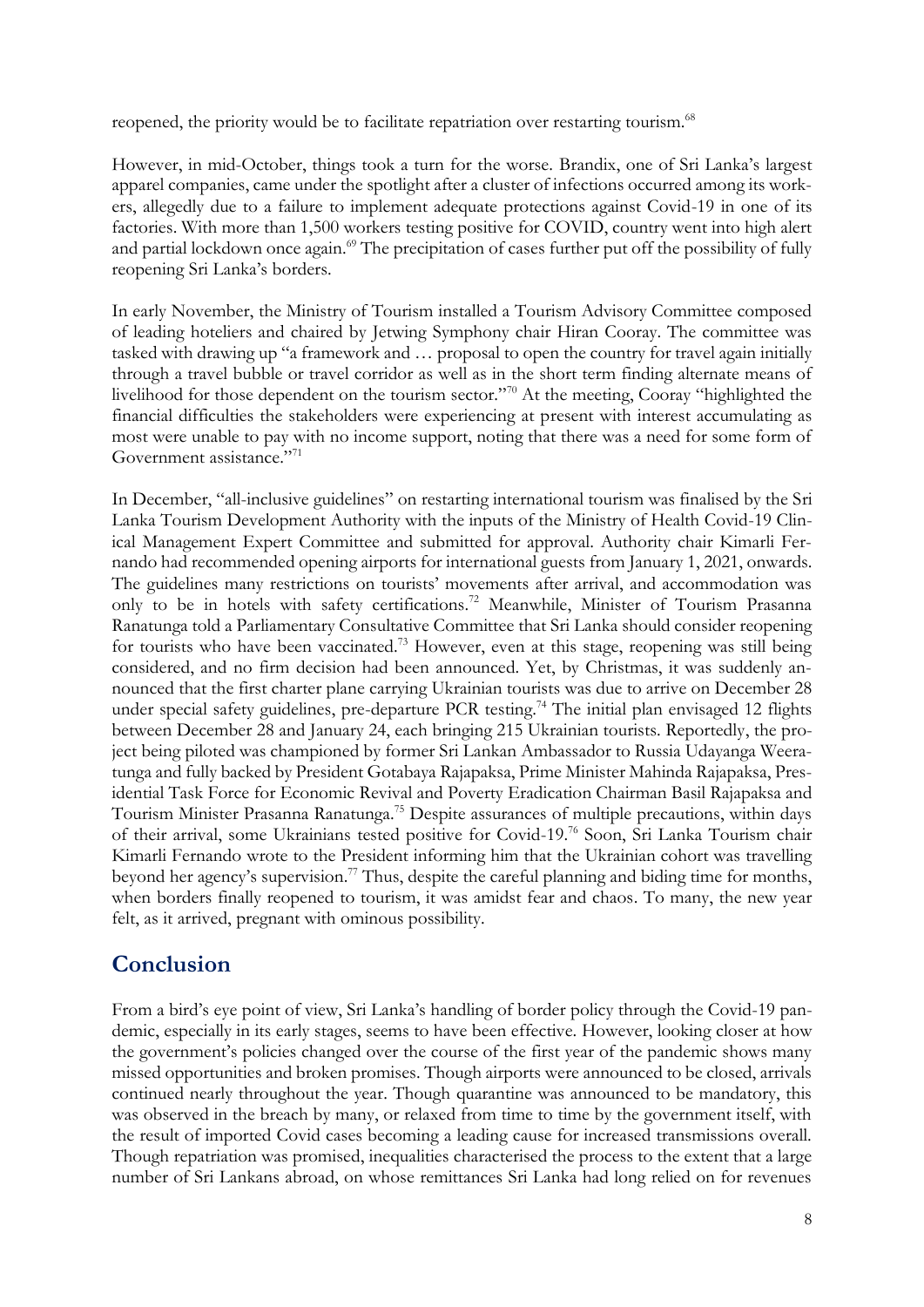in foreign exchange, remained stranded even by the end of the year. Though borders were promised to be opened only after careful consideration and strict implementation of health guidelines, the first travellers proved not only to be carriers of the disease, but also beyond the control of the authorities.

Since the pandemic arrived in Sri Lanka, tens of thousands of lives have been lost to the virus, and many more lives have been upended by the economic ramifications. Taking stock of the causes that led to the precipitation of the virus, especially as results of failures to abide by the law and relevant policies and guidelines, would be essential to fostering more accountable governance in Sri Lanka in the future, as well as an essential step of ensuring that those affected by the pandemic (including its mismanagement) are remedied for their losses. The mismanagement of the pandemic is particularly dispiriting, knowing that Sri Lanka has the capacity to control disease spread very well. This is evident from past campaigns such as the control of Lymphatic Filariasis and Malaria, managed by a competent public health infrastructure. It is inevitable that Sri Lanka is held to these standards when analyzing the government's response to the COVID-19 pandemic. This analysis of the country's border policies and pandemic management is based on Sri Lanka's capacity to control disease spread as seen in the past.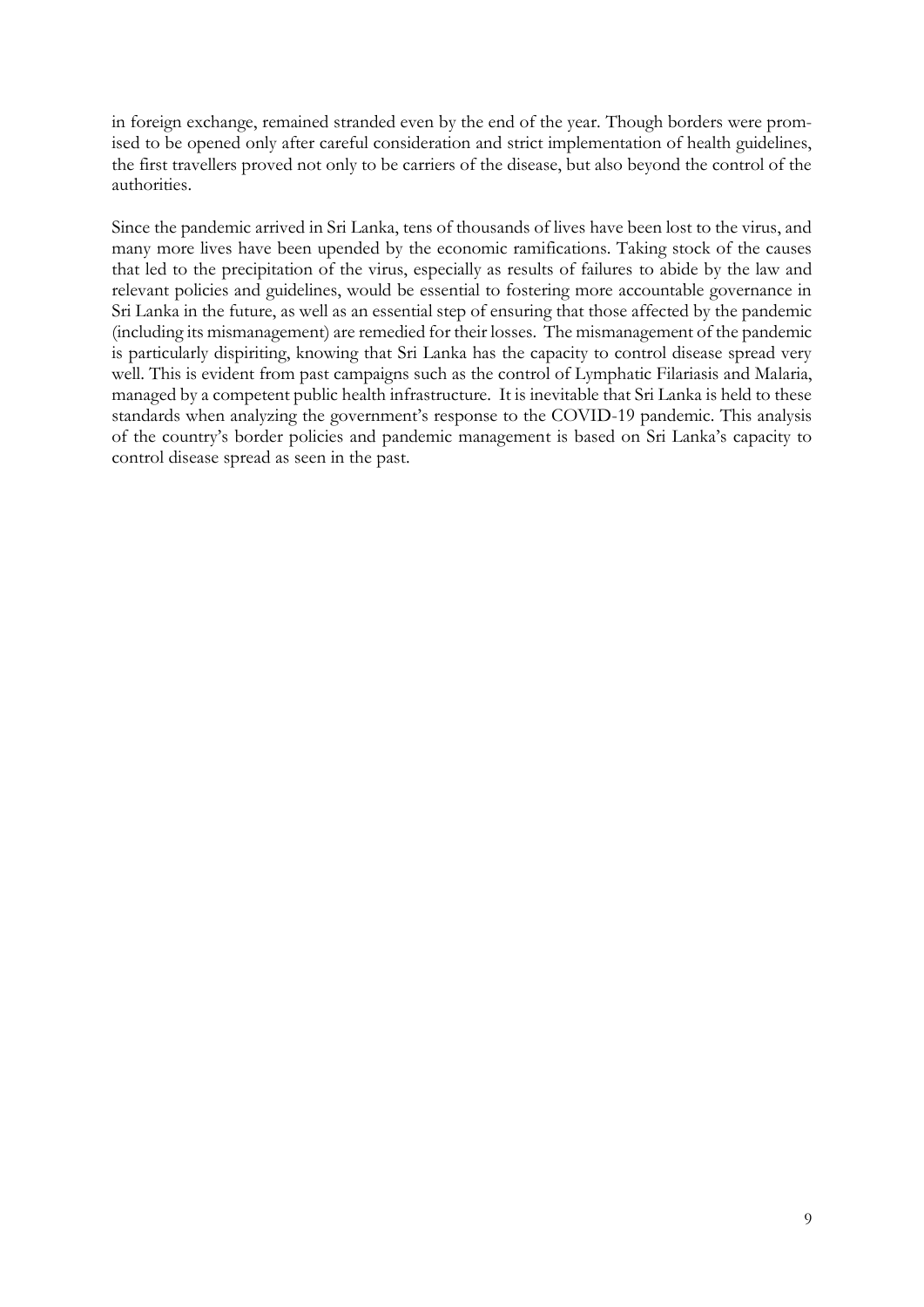#### **References**

 [Govt. offers sops to airlines as crises-hit tourism slumps | Daily FT](https://www.ft.lk/top-story/Govt-offers-sops-to-airlines-as-crises-hit-tourism-slumps/26-696723) (2.3.2020) <sup>2</sup> [SL on alert for Coronavirus | Daily FT](https://www.ft.lk/front-page/SL-on-alert-for-Coronavirus/44-694364) (25.1.2020) [BREAKING NEWS : Confirmed case of Coronavirus in Sri Lanka \(newsfirst.lk\)](https://www.newsfirst.lk/2020/01/27/breaking-news-confirmed-case-of-coronavirus-in-sri-lanka/) (27.1.2020) [Govt. unleashes multipronged fight against coronavirus | Daily FT](https://www.ft.lk/top-story/Govt-unleashes-multipronged-fight-against-coronavirus/26-694627) (29.1.2020) [Govt. unleashes multipronged fight against coronavirus | Daily FT](https://www.ft.lk/top-story/Govt-unleashes-multipronged-fight-against-coronavirus/26-694627) (29.1.2020) [BIA battles on against coronavirus | Daily FT](https://www.ft.lk/Front-Page/BIA-battles-on-against-coronavirus/44-694841) (1.2.2020) [BIA reopened for visitors from today | Daily FT](https://www.ft.lk/front-page/BIA-reopened-for-visitors-from-today/44-696984) (6.3.2020) [News 1st: Prime Time Sinhala News -](https://www.youtube.com/watch?v=KbgMQxughIk) 7 PM | (13-03-2020) - YouTube (13.3.2020) [Govt. tightens COVID-19 prevention measures as total cases climb to two | Daily FT](https://www.ft.lk/top-story/Govt-tightens-COVID-19-prevention-measures-as-total-cases-climb-to-two/26-697448) (13.3.2020) [Govt. intensifies COVID-19 battle, patient count reaches 5 | Daily FT](https://www.ft.lk/top-story/Govt-intensifies-COVID-19-battle-patient-count-reaches-5/26-697504) (14.3.2020) [Govt. intensifies COVID-19 battle, patient count reaches 5 | Daily FT](https://www.ft.lk/top-story/Govt-intensifies-COVID-19-battle-patient-count-reaches-5/26-697504) (14.3.2020) [BIA will not be shut down, says AASL Chief | Daily FT](https://www.ft.lk/news/BIA-will-not-be-shut-down-says-AASL-Chief/56-697615) (17.3.2020) <sup>13</sup> [BIA will not be shut down, says AASL Chief | Daily FT](https://www.ft.lk/news/BIA-will-not-be-shut-down-says-AASL-Chief/56-697615) (17.3.2020) [News 1st: Prime Time Sinhala News -](https://www.youtube.com/watch?v=CCBSpWMH0Xk) 7 PM | (17-03-2020) - YouTube (timestamp: 5:33) <sup>15</sup> [BIA will not be shut down, says AASL Chief | Daily FT](https://www.ft.lk/news/BIA-will-not-be-shut-down-says-AASL-Chief/56-697615) (17.3.2020) [SL closed for all countries until 31 March | Daily FT](https://www.ft.lk/breaking_news/SL-closed-for-all-countries-until-31-March/10526-698016) (25.3.2020) [Govt. appeals to overseas Sri Lankans to stay in respective countries | Daily FT](https://www.ft.lk/breaking_news/Govt-appeals-to-overseas-Sri-Lankans-to-stay-in-respective-countries/10526-698128) (27.3.2020) [Govt. appeals to overseas Sri Lankans to stay in respective countries | Daily FT](https://www.ft.lk/breaking_news/Govt-appeals-to-overseas-Sri-Lankans-to-stay-in-respective-countries/10526-698128) (27.3.2020) [BIA extends ban on incoming passenger flights till 7 April | Daily FT](https://www.ft.lk/breaking_news/BIA-extends-ban-on-incoming-passenger-flights-till-7-April/10526-698179) (28.3.2020) <sup>20</sup> [SL extends suspension of all types of visas | Daily FT](https://www.ft.lk/breaking_news/SL-extends-suspension-of-all-types-of-visas/10526-698184) (29.3.2020) [SL on alert for Coronavirus | Daily FT](https://www.ft.lk/front-page/SL-on-alert-for-Coronavirus/44-694364) (25.1.2020) <sup>22</sup> [21 Lankan students in China return to SL following coronavirus outbreak | Daily FT](https://www.ft.lk/News/21-Lankan-students-in-China-return-to-SL-following-coronavirus-outbreak/56-694509) (28.1.2020) <sup>23</sup> [BIA battles on against coronavirus | Daily FT](https://www.ft.lk/Front-Page/BIA-battles-on-against-coronavirus/44-694841) (1.2.2020) [Govt. starts PCR tests at BIA | Daily FT](https://www.ft.lk/front-page/Govt-starts-PCR-tests-at-BIA/44-701037) (2.6.2020) [Govt. further expands COVID-19 treatment facilities | Daily FT](https://www.ft.lk/News/Govt-further-expands-COVID-19-treatment-facilities/56-697826) (20.3.2020) [News 1st: Prime Time Sinhala News -](https://www.youtube.com/watch?v=CCBSpWMH0Xk) 7 PM | (17-03-2020) - YouTube (timestamp: 5:00) <sup>27</sup> [Hendala Leprosy Hospital selected as quarantine facility | Daily FT](https://www.ft.lk/News/Hendala-Leprosy-Hospital-selected-as-quarantine-facility/56-696963) (5.3.2020) <sup>28</sup> [Fresh COVID-19 quarantine measures rolled out from today | Daily FT](https://www.ft.lk/Front-Page/Fresh-COVID-19-quarantine-measures-rolled-out-from-today/44-697196) (10.3.2020) [Govt. defends COVID-19 quarantine measures amidst criticism | Daily FT](https://www.ft.lk/news/Govt-defends-COVID-19-quarantine-measures-amidst-criticism/56-697347) (12.3.2020) [Govt. tightens COVID-19 prevention measures as total cases climb to two | Daily FT](https://www.ft.lk/top-story/Govt-tightens-COVID-19-prevention-measures-as-total-cases-climb-to-two/26-697448) (13.3.2020) [Govt. intensifies COVID-19 battle, patient count reaches 5 | Daily FT](https://www.ft.lk/top-story/Govt-intensifies-COVID-19-battle-patient-count-reaches-5/26-697504) (14.3.2020) <sup>32</sup> [President unveils relief measures, appeals for unity in fight against COVID-19 | Daily FT](https://www.ft.lk/Front-Page/President-unveils-relief-measures-appeals-for-unity-in-fight-against-COVID-19/44-697719) (18.3.2020) [One more COVID-19 death, total cases at 189 | Daily FT](https://www.ft.lk/front-page/One-more-COVID-19-death-total-cases-at-189/44-698694) (9.4.2020) <sup>34</sup> [New high of 865 COVID-19 patients | Daily FT](https://www.ft.lk/top-story/New-high-of-865-COVID-19-patients/26-707992) (24.10.2020) [SriLankan Airlines' crew recounts mercy mission to Wuhan | Daily FT](https://www.ft.lk/News/SriLankan-Airlines-crew-recounts-mercy-mission-to-Wuhan/56-694982) (4.2.2020) [News 1st: Prime Time Sinhala News -](https://www.youtube.com/watch?v=CCBSpWMH0Xk) 7 PM | (17-03-2020) - YouTube (timestamp: 5:33) <sup>37</sup> [Govt. appeals to overseas Sri Lankans to stay in respective countries | Daily FT](https://www.ft.lk/breaking_news/Govt-appeals-to-overseas-Sri-Lankans-to-stay-in-respective-countries/10526-698128) (27.3.2020); Special request [by the Government to Sri Lankan expats -](https://www.pmdnews.lk/%E0%B6%B8%E0%B7%80%E0%B7%8A%E0%B6%B6%E0%B7%92%E0%B6%B8%E0%B6%A7-%E0%B6%B4%E0%B7%90%E0%B6%B8%E0%B7%92%E0%B6%AB%E0%B7%92%E0%B6%B8%E0%B7%9A-%E0%B6%85%E0%B6%B4%E0%B7%9A%E0%B6%9A%E0%B7%8A%E0%B7%82%E0%B7%8F/) President's Media Division (pmdnews.lk) (27.3.2020) [All Buddhist pilgrims stranded in India repatriated | Daily FT](https://www.ft.lk/news/All-Buddhist-pilgrims-stranded-in-India-repatriated/56-697907) (22.3.2020) [FM tracking SL students in South India amidst lockdown | Daily FT](https://www.ft.lk/breaking_news/FM-tracking-SL-students-in-South-India-amidst-lockdown/10526-698127) (27.3.2020) [SL Embassy in Nepal reaches out to Lankans, assures support in wake of COVID-19 restrictions | Daily FT](https://www.ft.lk/breaking_news/SL-Embassy-in-Nepal-reaches-out-to-Lankans--assures-support-in-wake-of-COVID-19-restrictions/10526-698238) (30.3.2020) [Lankans in Bangladesh appeal to Govt. to evacuate them urgently | Daily FT](https://www.ft.lk/breaking_news/Lankans-in-Bangladesh-appeal-to-Govt--to-evacuate-them-urgently/10526-698813) (12.4.2020) <sup>42</sup> [Lankans in Bangladesh appeal to Govt. to evacuate them urgently | Daily FT](https://www.ft.lk/breaking_news/Lankans-in-Bangladesh-appeal-to-Govt--to-evacuate-them-urgently/10526-698813) (12.4.2020) <sup>43</sup> [First batch of travellers from South Korea quarantined | Daily FT](https://www.ft.lk/news/First-batch-of-travellers-from-South-Korea-quarantined/56-697279) (11.3.2020) <sup>44</sup> [First batch of travellers from South Korea quarantined | Daily FT](https://www.ft.lk/news/First-batch-of-travellers-from-South-Korea-quarantined/56-697279) (11.3.2020) [Citrus offers 150-room Waskaduwa resort for use as quarantine centre | Daily FT](https://www.ft.lk/news/Citrus-offers-150-room-Waskaduwa-resort-for-use-as-quarantine-centre/56-697894) (21.3.2020); [Hemas offers](https://www.ft.lk/breakingnews/Hemas-offers-Club-Hotel-Dolphin-as-quarantine-centre/10526-697896)  [Club Hotel Dolphin as quarantine centre | Daily FT](https://www.ft.lk/breakingnews/Hemas-offers-Club-Hotel-Dolphin-as-quarantine-centre/10526-697896) (21.3.2020)[; JKH offers Trinco Blu as quarantine centre |](https://www.ft.lk/breaking_news/JKH-offers-Trinco-Blu-as-quarantine-centre/10526-697901)  [Daily FT](https://www.ft.lk/breaking_news/JKH-offers-Trinco-Blu-as-quarantine-centre/10526-697901) (21.3.2020) [SriLankan Airlines explains high costs of running Coronavirus rescue flights | EconomyNext](https://economynext.com/srilankan-airlines-explains-high-costs-of-running-coronavirus-rescue-flights-68511/) (26.4.2020) ['I'm trapped': the UAE migrant workers left stranded by Covid-19 job losses | Coronavirus | The Guardian](https://www.theguardian.com/global-development/2020/apr/20/im-trapped-the-uae-migrant-workers-left-stranded-by-covid-19-job-losses) (20.4.2020)